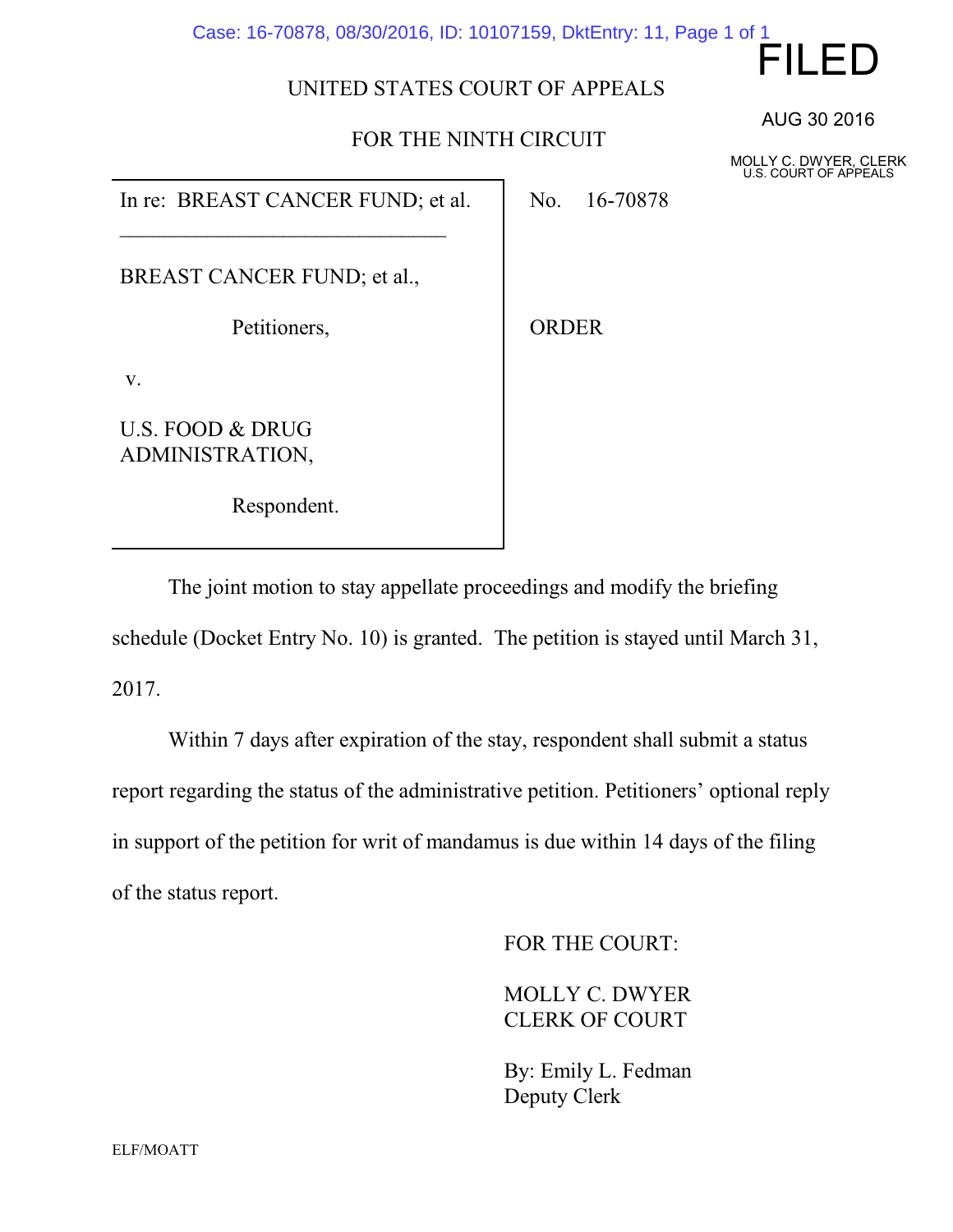Case: 16-70878, 07/25/2016, ID: 10061648, DktEntry: 10, Page 1 of 5

## IN THE UNITED STATES COURT OF APPEALS FOR THE NINTH CIRCUIT

# IN RE BREAST CANCER FUND,

CENTER FOR ENVIRONMENTAL HEALTH, CENTER FOR FOOD SAFETY, CENTER FOR SCIENCE IN THE PUBLIC INTEREST, ENVIRONMENTAL WORKING GROUP, and NATURAL RESOURCES DEFENSE COUNCIL,

No. 16-70878

Petitioners,

v.

U.S. FOOD AND DRUG ADMINISTRATION,

Respondent.

## **JOINT MOTION TO MODIFY BRIEFING SCHEDULE AND STAY PROCEEDINGS**

Pursuant to Fed. R. App. P. 27, the parties to this action jointly move

to modify the briefing schedule and to stay proceedings until March 31,

2017. The reasons for the motion are set out below.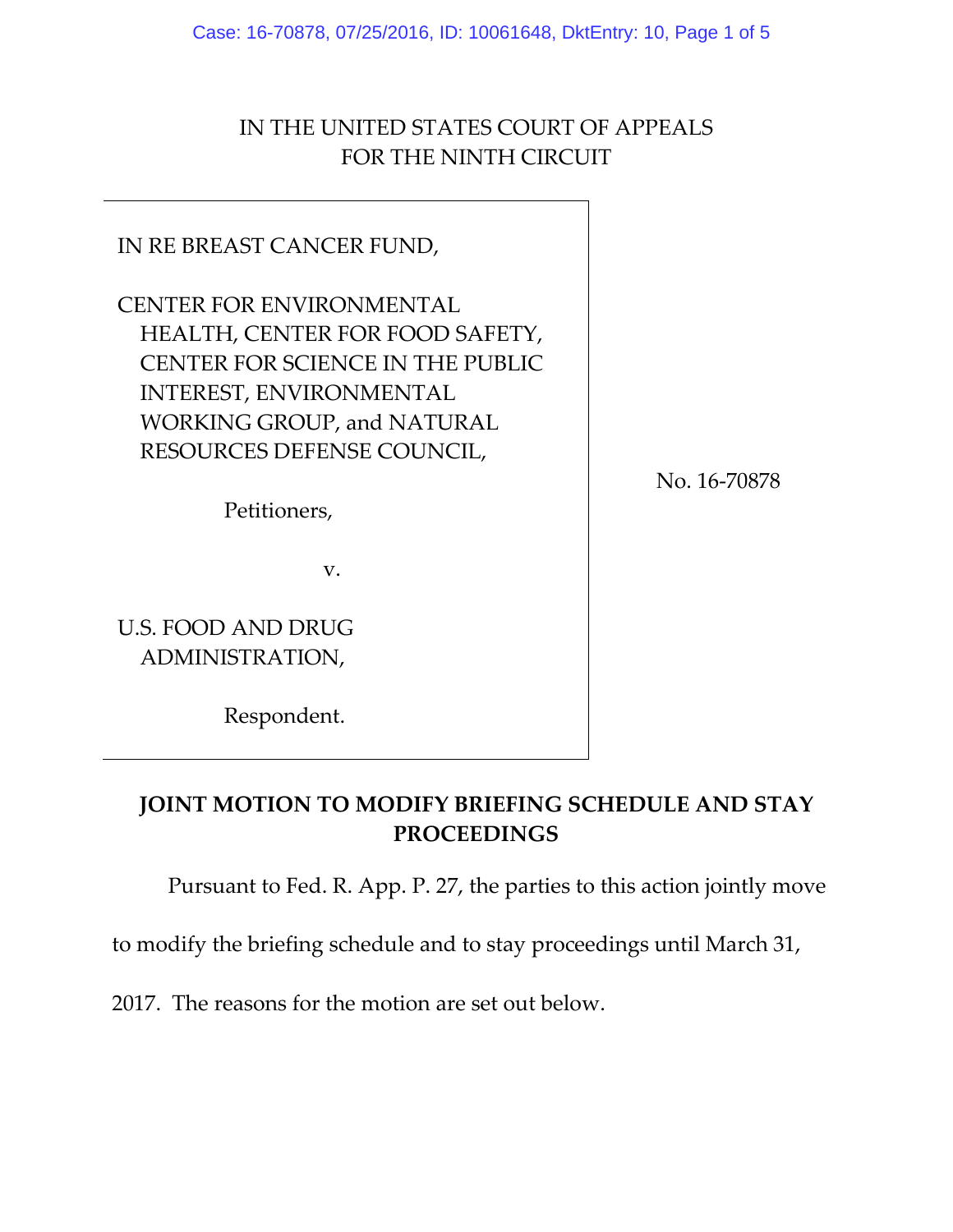1. Petitioners filed a petition for a writ of mandamus on March 31, 2016. The petition seeks to require the FDA to act by a date certain on an administrative petition that Petitioners and several other organizations submitted to the FDA.

2. On June 10, 2016, this Court issued an order requiring the FDA to respond to the petition for mandamus. The FDA filed its opposition on July 8, 2016. In its response, FDA explained that it aims to reach final decisions on the issues raised in the administrative petition by March 2017. *See* Keefe Decl. ¶ 17 (explaining that FDA hopes to complete its review by March 2017, but acknowledging that arriving at a thoroughly considered final decision on the three requests in the administrative petition may take longer, especially if new information comes to light or new analysis is necessary).

3. Because this matter will become moot when FDA takes final action on the three requests in the administrative petition, the parties agree that it would be in the interests of judicial economy to stay the Court's consideration of the petition for mandamus until March 31, 2017.

2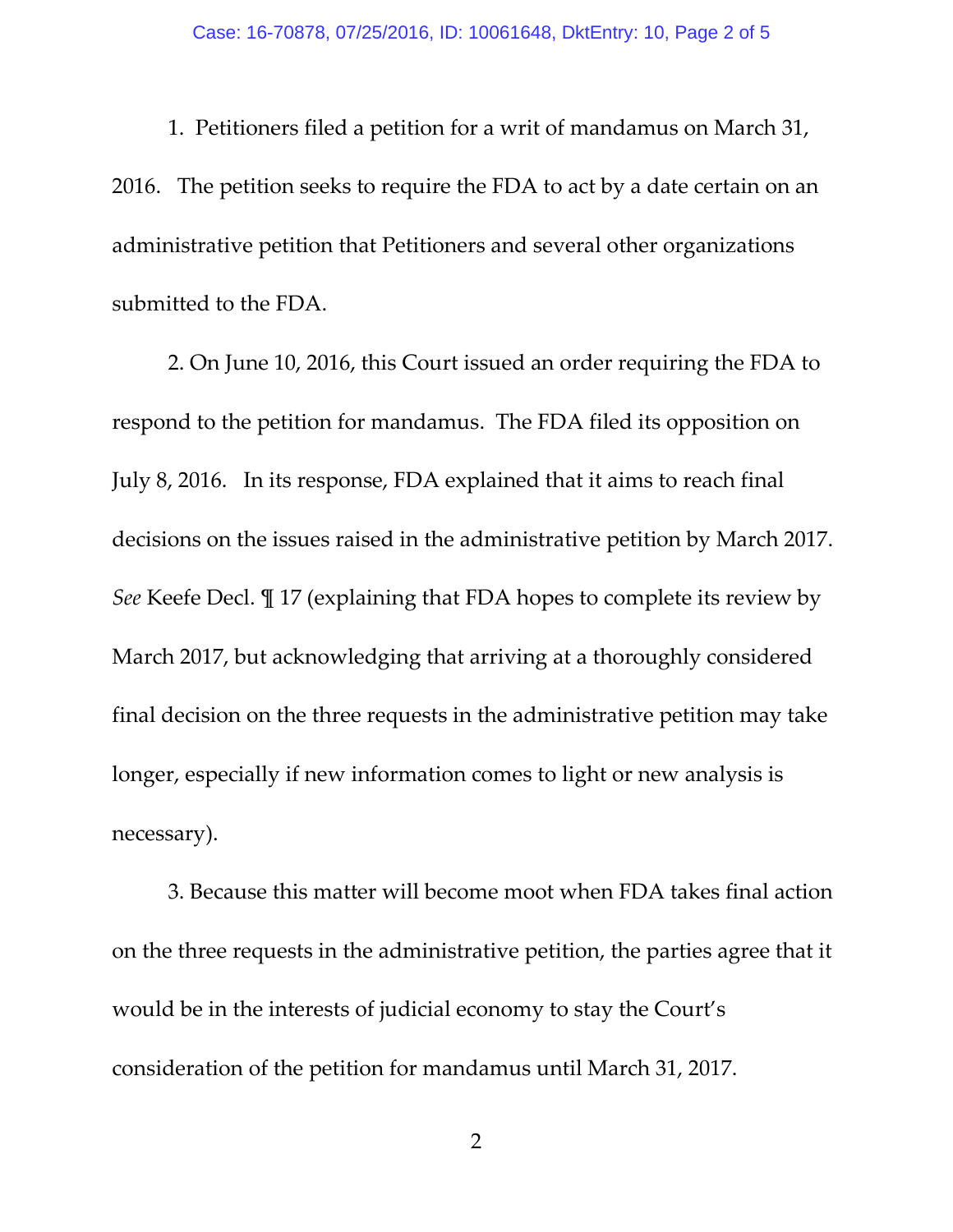4. Under the current briefing schedule, Petitioners' reply to the FDA's opposition to the mandamus petition would be due on August 2, 2016. For the foregoing reasons, the parties jointly request that the August 2, 2016 deadline for Petitioners' reply brief be vacated, and propose the following schedule:

On or before **March 31, 2017**, the FDA will file a status report informing the Court of the status of the administrative petition, including whether the FDA has taken final action on the three requests therein.

Within **fourteen days** of the filing of the status report, Petitioners may file a reply brief in support of their petition for a writ of mandamus.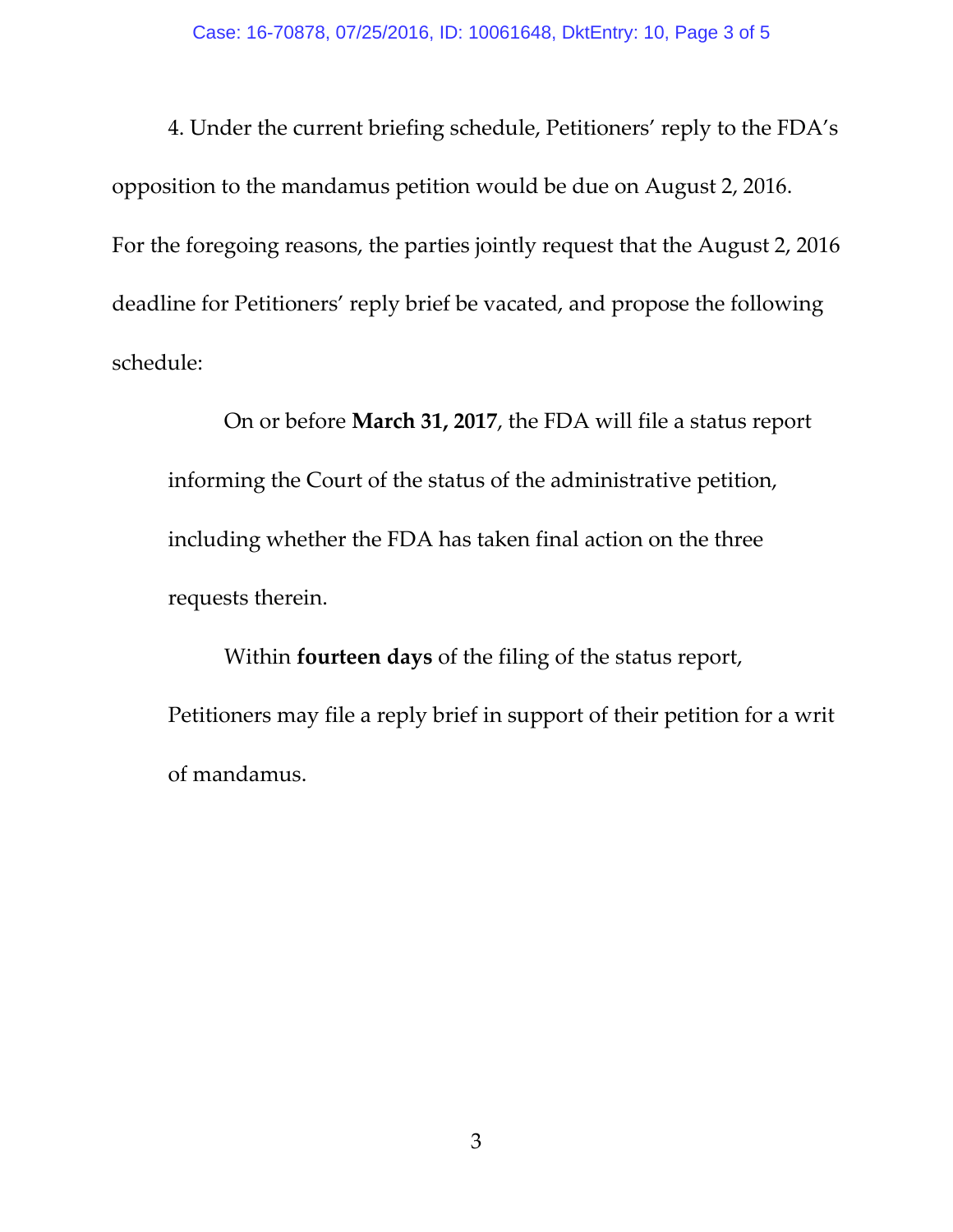#### Case: 16-70878, 07/25/2016, ID: 10061648, DktEntry: 10, Page 4 of 5

### **/s/ Margaret T. Hsieh**

Margaret T. Hsieh (212) 727-4652 Natural Resources Defense Council 40 West 20th Street New York, NY 10011

Aaron Colangelo (202) 289-2376 Natural Resources Defense Council 1152 15th Street NW, Suite 300 Washington, DC 20005

*Attorneys for Petitioners Breast Cancer Fund, Center for Environmental Health, Center for Science in the Public Interest, Environmental Working Group, and Natural Resources Defense Council*

### **/s/ Cristina R. Stella**

Cristina R. Stella (415) 826-2770 Center for Food Safety 303 Sacramento Street, Second Floor San Francisco, CA 94111

*Attorney for Petitioner Center for Food Safety*

Respectfully submitted,

MARK B. STERN (202) 514-5089

### **/s/ Carleen M. Zubrzycki**

Carleen M. Zubrzycki (202) 514-3388 Attorneys, Appellate Staff Civil Division U.S. Department of Justice 950 Pennsylvania Ave., N.W. Room 7260 Washington, D.C. 20530

JULY 2016